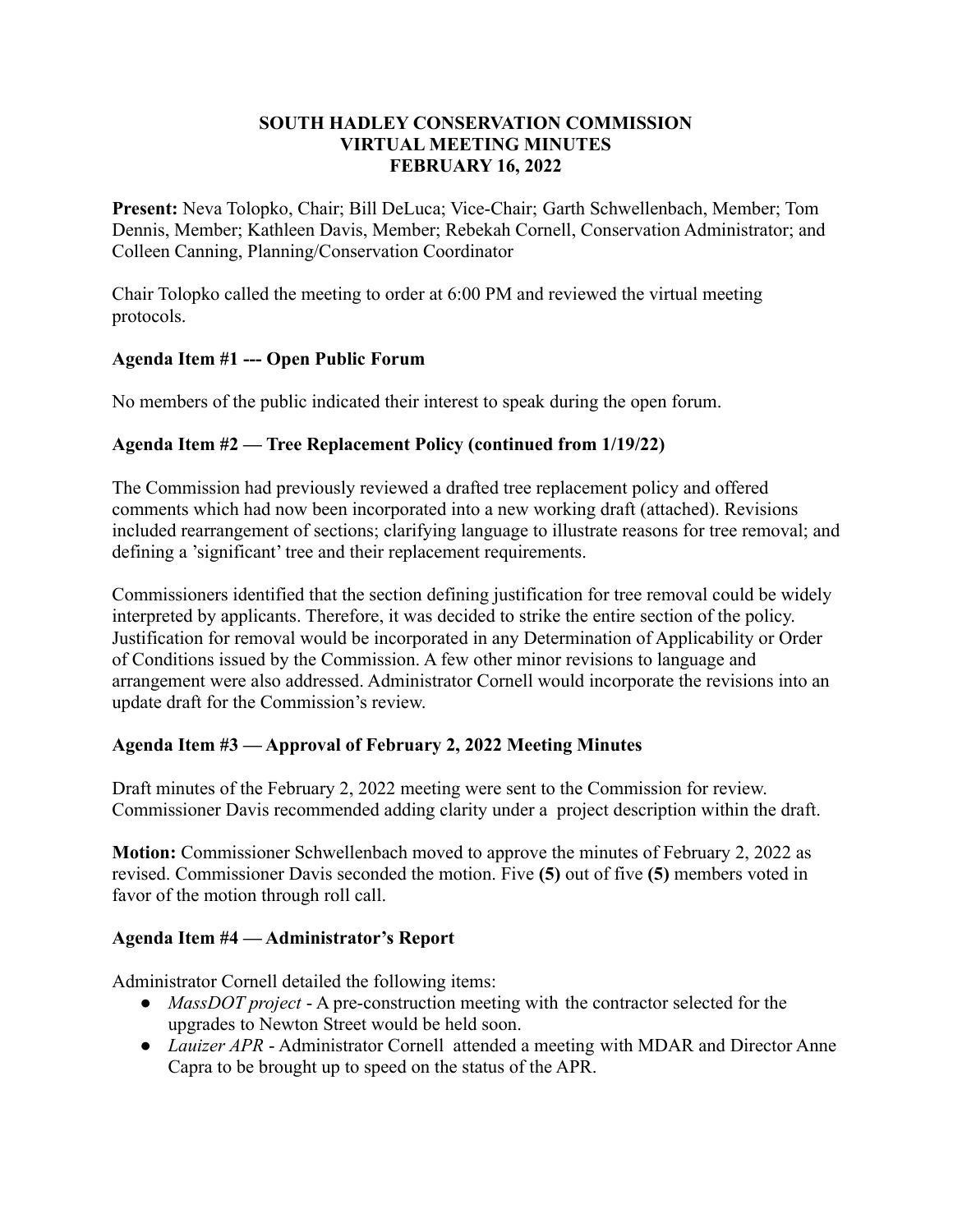- *Eink NOI* A proposal was received from a third party to participate in the peer-review of the redevelopment project.
- Volunteer Conservation Corps With warm weather around the corner, volunteer events would soon be scheduled.

# **Agenda Item #5 — Other New Business**

- *Rangeview Meadow Conservation Area* At a future meeting, the Commission could consider signage and management plan for the newly acquired conservation area.
- *Public Art* Mount Holyoke College was seeking to partner with the Town in a public art display. Administrator Cornell referred the interested party to relevant Town departments/boards and committees.

# **Adjournment**

Chair Tolopko adjourned the meeting at 7:03 PM.

Respectfully submitted, **As Approved** Colleen Canning, Planning/Conservation Coordinator

## **Appendix**

| <b>Document</b>            | <b>Document Location</b> |
|----------------------------|--------------------------|
| No 'Q&A' Comments received |                          |
| Draft tree policy          | attached                 |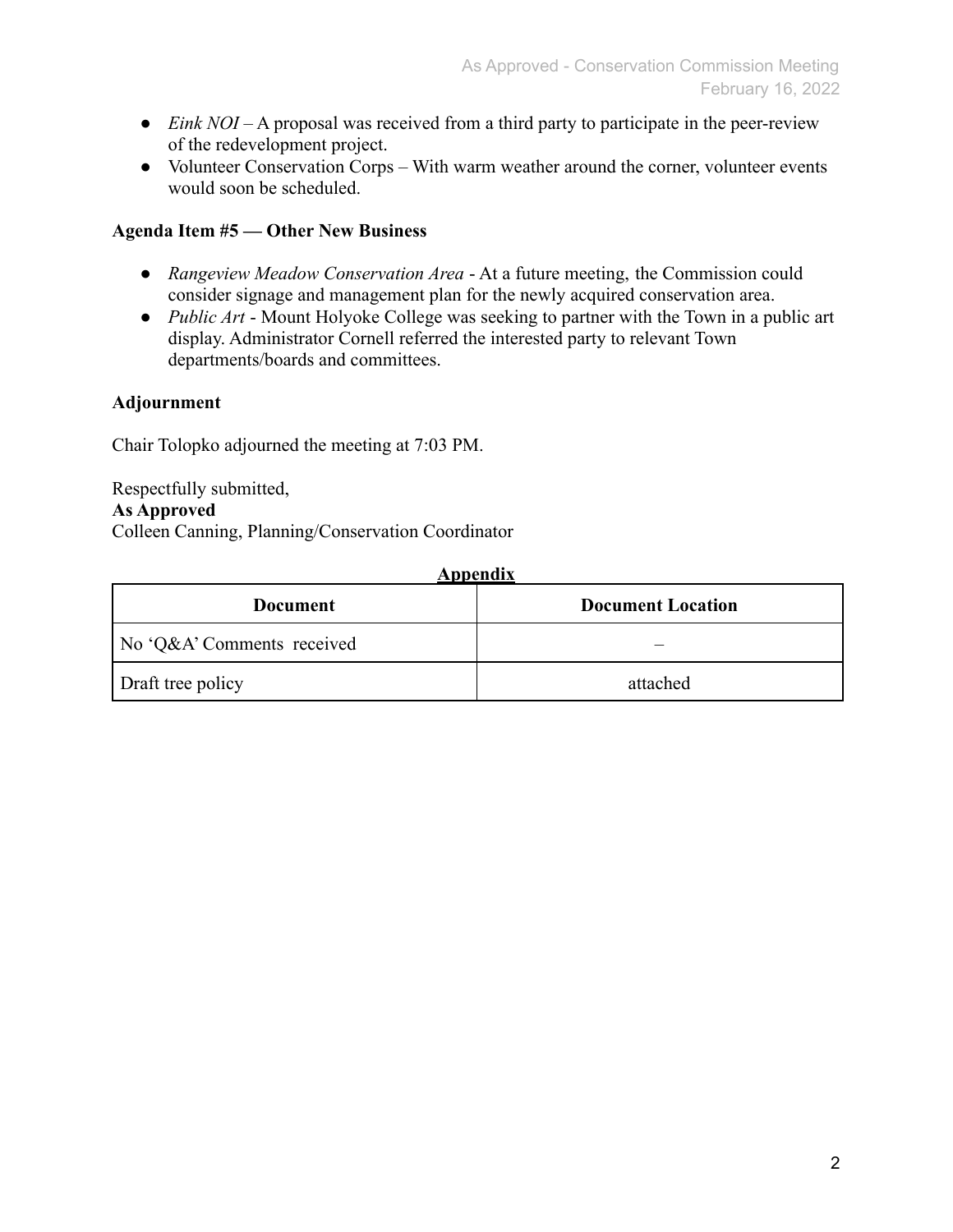### **DRAFT Replacement Tree Language**

## Last Revised: Friday, February 11, 2022

## **Proposed NEW Section 305-29 under Article IV Performance Standards (Wetland Regulations)**

**Background.** Trees within jurisdictional areas perform ecological functions by providing habitat for wildlife, reducing flood elevations, stabilizing soil, assisting nutrient uptake that improves water quality, and providing shade that contributes to healthy vegetation and cool water. Dead trees provide habitat for cavity nesters and organic nutrients for soil. However, the Conservation Commission recognizes that a tree which is diseased, dying, dead, too close to a dwelling, or otherwise compromised can pose a danger to persons and property prompting their removal. Wetland Resource Area, Buffer Zone and Riverfront Area typically provide a barrier between developed regions and primary resource areas such as wetlands, ponds, streams, and rivers – the primary resource areas of the Conservation Commission's interest and concern – and must be maintained in as close to their natural state as is reasonable to ensure the health and viability of the primary resource areas.

**Purpose.** This policy regulates tree removal and mitigation of tree removal within the jurisdictional areas overseen by the South Hadley Conservation Commission. It was developed to provide consistent implementation of the Commission's tree replacement policy; recognize the ecological value of natural wooded areas close to wetlands, streams, and waterways; protect the ecological functions trees provide in jurisdictional areas; and allow landowners to maintain safety and enjoyment for people and property. It recognizes that some projects may have unique circumstances in which a waiver to the standard 2:1 replacement ratio is not appropriate and offers other mitigation options. The Commission has jurisdiction over areas as defined in the Wetland Bylaw, Chapter 240.

**Standards for Tree Replacement.** No trees may be removed in jurisdictional areas unless permission has been granted by the Commission and/or the Conservation Administrator. This policy applies to all jurisdictional areas, whether natural or landscaped. Landscaped areas are those locations comprised predominantly of lawn or landscaping shrubs. Natural areas are those areas comprised predominantly of naturally occurring vegetation.

#### (A) Guiding Principles

- 1) Reason for tree removal. For tree cutting in jurisdictional areas to be approved, the tree must either:
	- i. Pose a safety threat, or
	- i. Pose a safety or potential damage threat to people or structures;
	- ii. Interfere substantially with the landowner's use of property-; or
	- ii. Pose a health or environmental hazard.
- 2) Trees subject to this policy.
	- i. All trees (living or presumed diseased or dead) at least 3" in diameter (when measured 4.5 feet off the ground).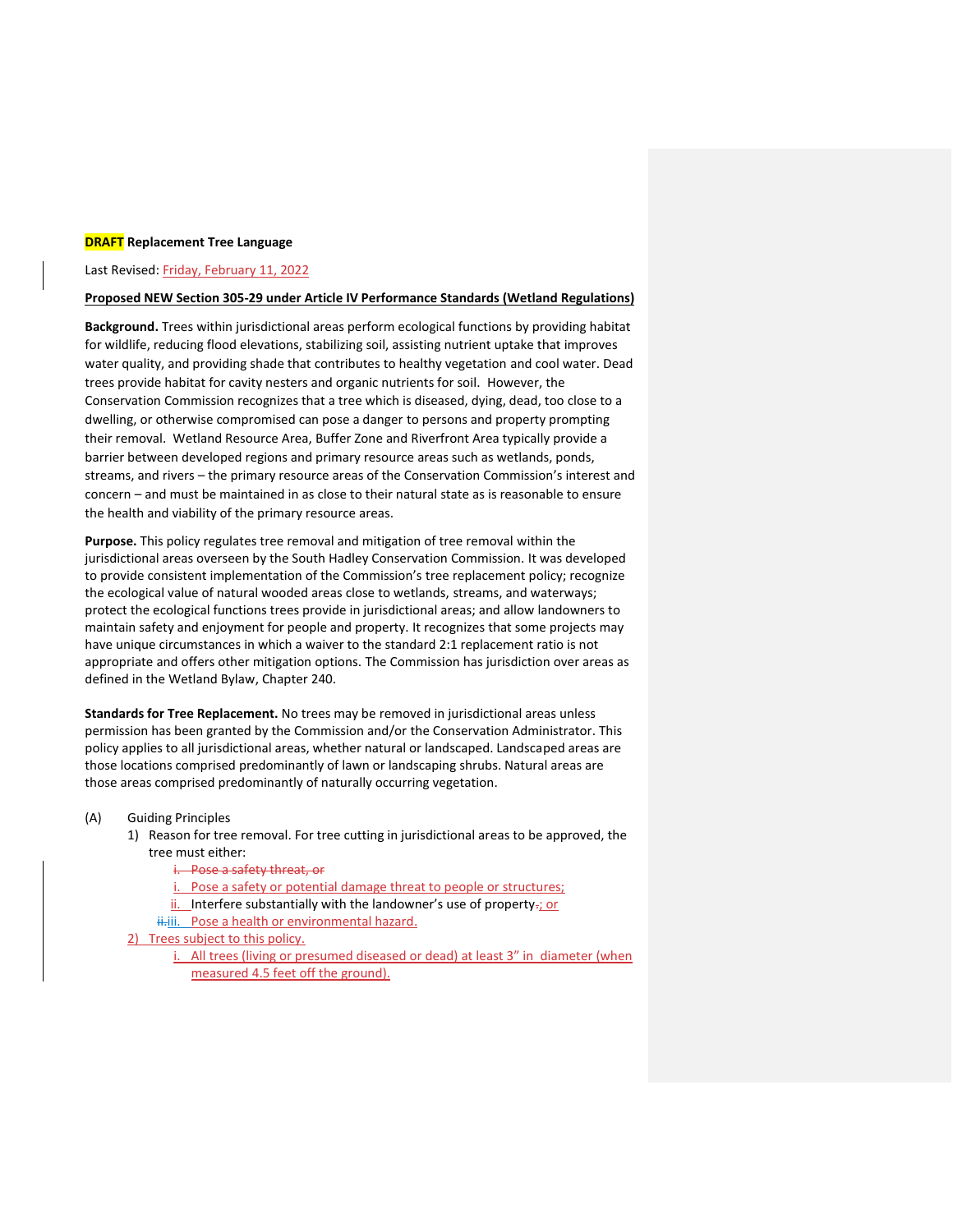### $\overline{2}$ (2)3) Conditions for tree removal.

- i. Mitigation requirements. Any tree removed must be replaced by at a 2:1 ratio. Species selection must be approved by the Commission and/or Conservation Administrator.
- $\frac{ii}{i\hbar}$ . Limits on equipment use. The Commission requires that all tree removal equipment remain on landscaped or paved areas and outside natural areas, to the greatest extent possible.
- iii. Limited grinding of stumps. To minimize disturbance, the only tree trunks that may be ground below the surface are those in landscaped areas or outside the 50' Conservation Zone.
- Trees subject to this policy.
	- i. All trees (living or presumed diseased or dead) at least 3" in DBH (when measured 4.5 feet off the ground).
- 4) Tree Mitigation Requirements.
	- i. Any tree removed must be replaced by at a 2:1 ratio. A tree with a diameter over 18" shall be considered a Significant Tree and must be replaced at a 3:1 ratio. Species selection must be approved by the Commission and/or Conservation Administrator.
	- $i$ -ii. Trees are to be planted as close as reasonably possible to the resource area as the cut tree(s) being replaced.
	- $\frac{H}{t}$ iii. In order to optimize wildlife habitat value to the maximum extent practicable as well as ensure viability of the new plantings, replacement trees and shrubs shall be native New England species.
	- iii.iv. If a waiver for mitigation is granted, payment of \$500 and any additional mitigation fee must be made to the Commission's Special Account for mitigation. Delivery of the check to the Payment must be made received by the Planning & Conservation Department prior to scheduling tree removal. (See Waiver § # TBD)
	- iv.v. Replacement trees shall survive at least two growing seasons with a full survival rate. Documentation of the survival rate at the end of two growing seasons shall be submitted to the Commission. If survival rate is not achieved, species replacement must be approved by the Commission or Conservation Administrator. replacement plantings of the same species shall be made by the applicant.
- 5) Discretion. In certain cases, the Commission may exercise its discretion in the application of this policy. (See Waiver § # TBD)

**Waiver.** At its discretion, the Commission may grant a waiver to this policy. The Commission recognizes there can be circumstances unique to a specific site when 2:1 planting is not feasible. A waiver may be granted from the 2:1 planting requirement if the Commission finds any of the following apply to the site:

1. There is insufficient area to establish replacement plantings as required by this regulation due to existing vegetation;